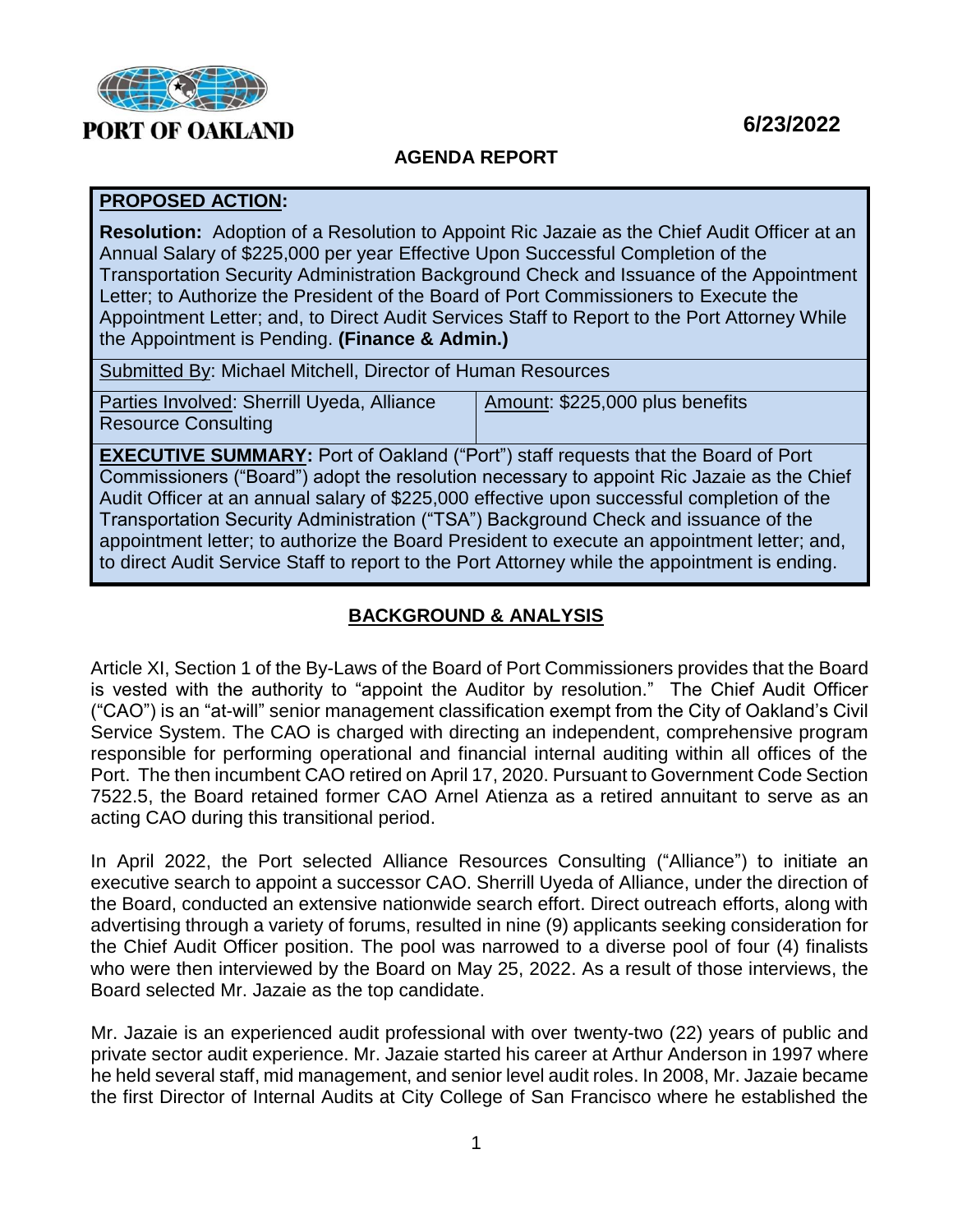Audit Charter for the Office of Internal Auditor. Since 2018, Mr. Jazaie has been employed at Burr, Pilger & Mayer LLP in several different practice area roles including IT Assurance, Internal Audit and Forensic Accounting/Fraud Investigations. Mr. Jazaie possesses a Bachelor of Science Degree in Business Administration from San Francisco State University and a Master of Accountancy from Golden Gate University.

As the Chief Audit Officer, Mr. Jazaie will be charged with conducting surveys, reviews, and audits as he deems to be in the best interest of the Board and the public, subject to direction and approval by the Board, or as directed by the Board. He will be tasked with performing all of the functions as described in Article XI of the By-Laws, including, but not limited to: i) reviewing and appraising the effectiveness, adequacy and application of accounting, functional, and operating controls and reliability and timeliness of accounting and other data generated within the Port organization; ii) evaluating the Port's internal controls to ensure that the Port's assets and resources are adequately safeguarded from fraud, waste, and mismanagement; iii) ascertaining compliance with the Board's resolutions and policies and the Executive Director's instructions and directives, as well as applicable State and Federal laws and regulations; iv) providing assistance to Port staff to enhance the effectiveness, efficiency and economy of their operations; v) responding to requests for audit and reviews; and vi) reporting to the Board as appropriate or as directed by the Board, as part of a deliberative process, on recommendations for corrective actions or for taking action to adopt new policies. As the CAO, Mr. Jazaie will also be responsible for conducting investigations of Whistleblower Complaints consistent with applicable Law and Port policies.

Mr. Jazaie's appointment as Chief Audit Officer will be effective upon the successful completion of the TSA Background Check and issuance of the appointment letter; the background check includes a Criminal History Records Check and a Security Threat Assessment. By way of this action, the Board authorizes the Board President to issue the appointment letter on the Board's behalf. In the interim, pending such appointment, the Board directs the Audit Services staff to report to the Port Attorney.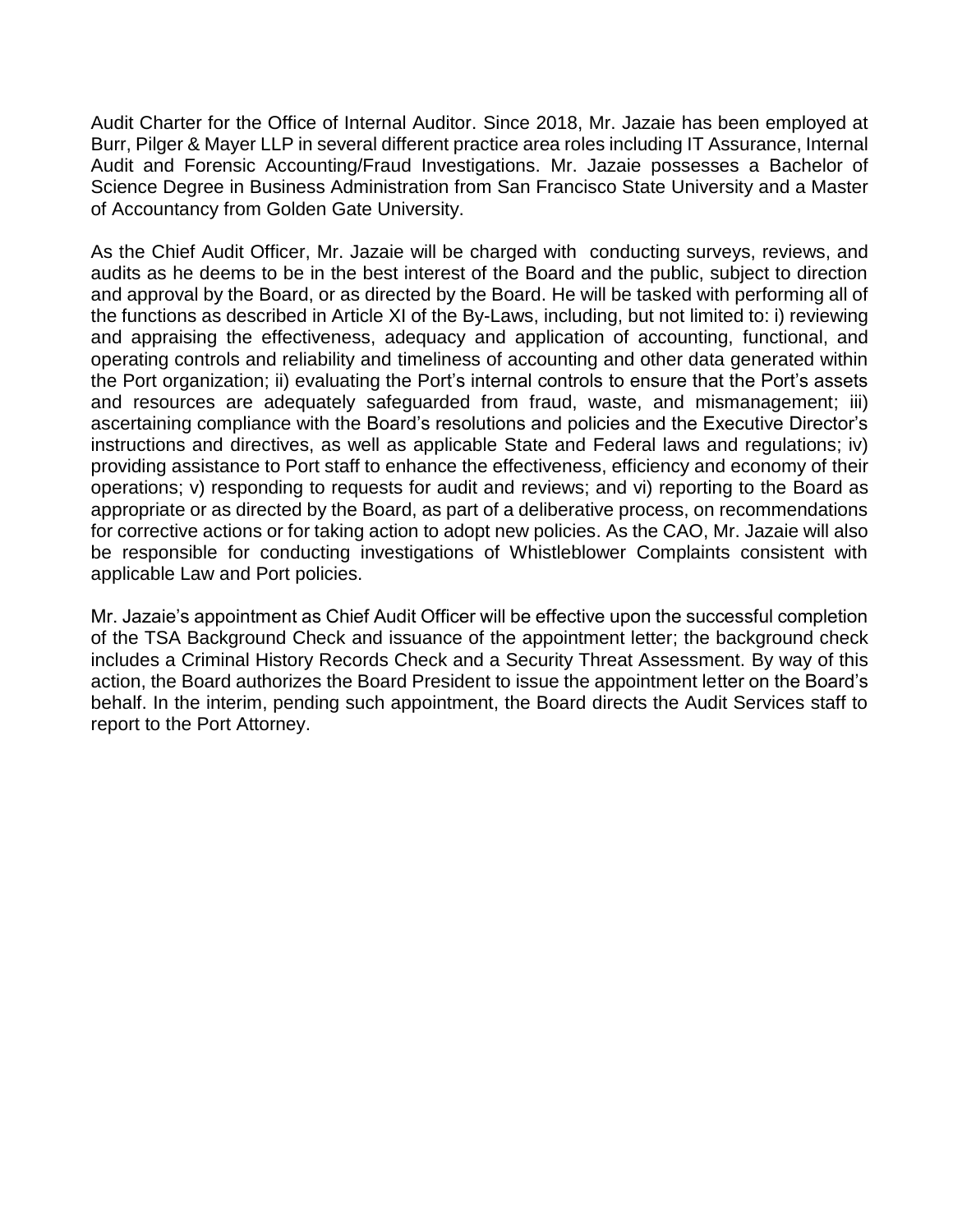| <b>ENVIRONMENTAL REVIEW</b>                                                                                                                                                                                                                   |                                                                                                                                                                                                                       |  |
|-----------------------------------------------------------------------------------------------------------------------------------------------------------------------------------------------------------------------------------------------|-----------------------------------------------------------------------------------------------------------------------------------------------------------------------------------------------------------------------|--|
| The proposed action was analyzed under the California Environmental Quality Act (CEQA)<br>and was found to be:                                                                                                                                |                                                                                                                                                                                                                       |  |
| Categorically exempt under the following CEQA Guidelines Section:                                                                                                                                                                             |                                                                                                                                                                                                                       |  |
| Choose an item.                                                                                                                                                                                                                               |                                                                                                                                                                                                                       |  |
| $\boxtimes$ Exempt from CEQA because it is not a "Project" under CEQA Guidelines Section<br>15378(b)95).                                                                                                                                      |                                                                                                                                                                                                                       |  |
| $\Box$ Other:                                                                                                                                                                                                                                 |                                                                                                                                                                                                                       |  |
| Reason:                                                                                                                                                                                                                                       |                                                                                                                                                                                                                       |  |
| <b>BUDGET</b>                                                                                                                                                                                                                                 |                                                                                                                                                                                                                       |  |
| $\boxtimes$ Administrative (No Impact to Operating, Non-Operating, or Capital Budgets); OR                                                                                                                                                    |                                                                                                                                                                                                                       |  |
| $\Box$ Operating<br>$\Box$ Non-Operating<br>$\Box$ Capital                                                                                                                                                                                    |                                                                                                                                                                                                                       |  |
| <b>Analysis:</b> There is no anticipated budget impact.                                                                                                                                                                                       |                                                                                                                                                                                                                       |  |
| <b>STAFFING</b>                                                                                                                                                                                                                               |                                                                                                                                                                                                                       |  |
| $\boxtimes$ No Anticipated Staffing Impact.                                                                                                                                                                                                   |                                                                                                                                                                                                                       |  |
| $\Box$ Anticipated Change to Budgeted Headcount.                                                                                                                                                                                              |                                                                                                                                                                                                                       |  |
| Reason:                                                                                                                                                                                                                                       |                                                                                                                                                                                                                       |  |
| $\Box$ Other Anticipated Staffing Impact (e.g., Temp Help).                                                                                                                                                                                   |                                                                                                                                                                                                                       |  |
| Reason:                                                                                                                                                                                                                                       |                                                                                                                                                                                                                       |  |
| <b>MARITIME AND AVIATION PROJECT   LIVING WAGE (City Charter § 728):</b>                                                                                                                                                                      |                                                                                                                                                                                                                       |  |
| <b>LABOR AGREEMENT (MAPLA):</b>                                                                                                                                                                                                               | Applies?                                                                                                                                                                                                              |  |
| Applies? No (Not Aviation or Maritime<br>CIP Project) – proposed action is not<br>Port's<br>Capital<br>covered<br>work<br>on<br>Improvement Program<br>in Aviation or<br>Maritime areas above the threshold cost.<br><b>Additional Notes:</b> | No (No Covered Agreement) – proposed<br>action is not an agreement, contract, lease, or<br>request to provide financial assistance within<br>the meaning of the Living Wage requirements.<br><b>Additional Notes:</b> |  |
| <b>SUSTAINABLE OPPORTUNITIES:</b>                                                                                                                                                                                                             | <b>GENERAL PLAN</b> (City Charter § 727):                                                                                                                                                                             |  |
| Applies? No.                                                                                                                                                                                                                                  | <b>Conformity Determination:</b>                                                                                                                                                                                      |  |
| Reason:                                                                                                                                                                                                                                       | No Project – conformity determination not<br>required because proposed action does not<br>change use of or make alterations to an<br>existing facility or create a new facility.                                      |  |

## **OTHER FINDINGS AND PROVISIONS**